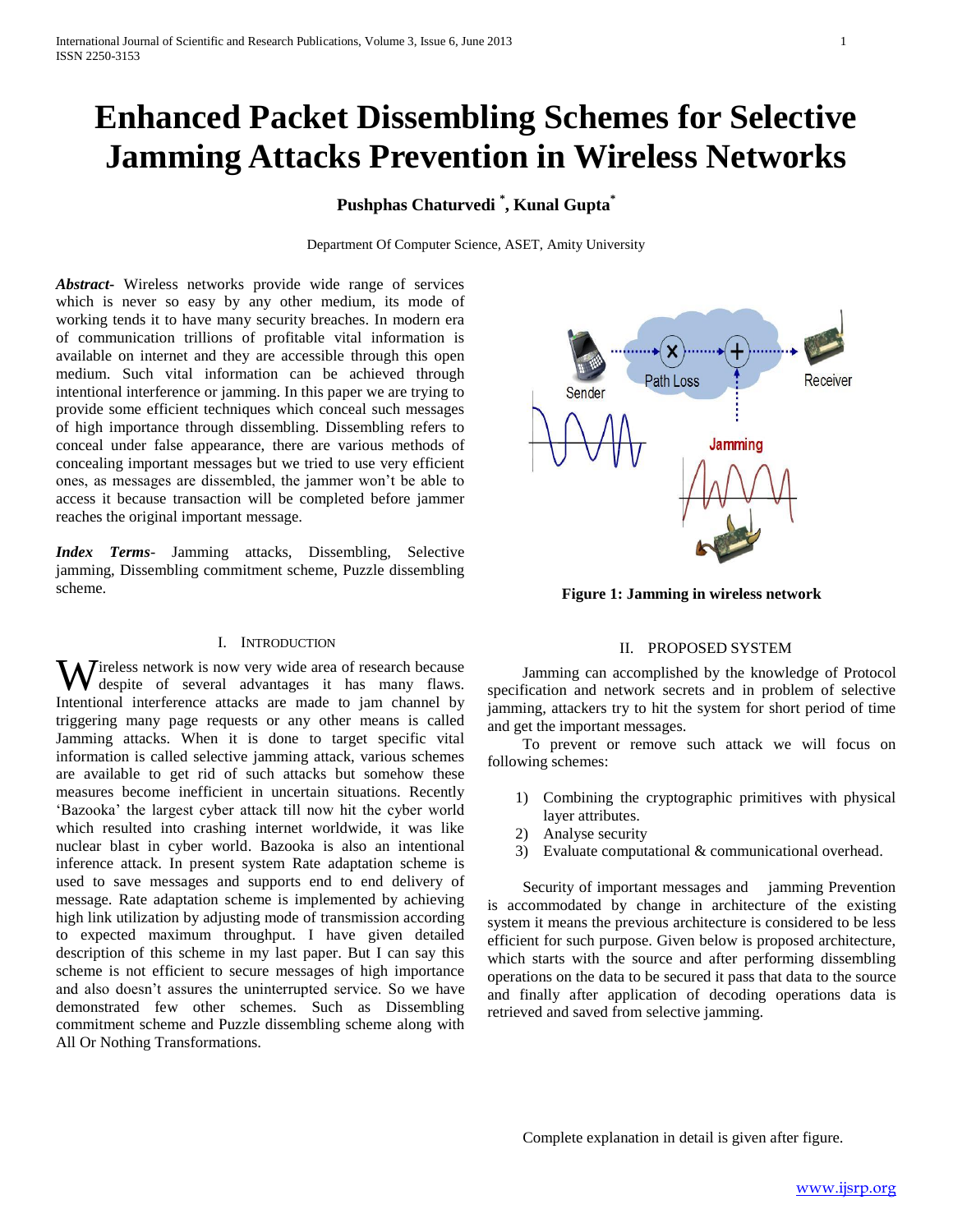

**Figure 2: Proposed System Architecture**

 Original message is transformed first with the help of all or nothing transformation (AONT), which helps in reducing brute force attack, that is done by checking all the possible combination till the correct key is found and traversing the search space. Then it goes through channel encoder where binary conversion occurs and then few dissembling operations are performed into binary bits. Encoded Binary stream is passed through Interleaver which results in clubbing all odd and even input. Then analog signal taken from interleaver is passed through modulator for varying properties i.e. converting low frequency signals into R.F. signal.

$$
\frac{\cdot}{(\text{Low}) \cdot (\overline{\text{RF}})} \cdot \frac{\overline{\text{two}}}{(\text{Can be transmitted})}
$$

 Now the message is being transmitted to the wireless channel and jammer try to attack through route request/ route reply message or TCP acknowledgement. To get access of important message he must imply 'classy then jam' strategy. It means he must classify the transmitted packets using protocol knowledge and then he will decode the packet. But due to high security at physical layer he will not be able to decode before the packet reaches destination. Hence jam could not be accomplished and packet is demodulated then de-interleaved and decoded at destination to get its original form.

#### III. MODULE DESCRIPTION

#### *A. Network module*

 The network consists of many nodes connected through wireless links. Nodes can communicate directly if they are in communication range, or indirect communication can also occur through multi hops. Nodes can communicate through both unicast and broadcast mode. Communication can be unencrypted or encrypted. For encrypted broadcast communications, symmetric keys are shared among all intended receivers. These keys are decided using asymmetric cryptography. We address the problem of avoiding the jamming from classifying message in real time, thus challenging and overcoming the jammers ability to perform jamming.

#### *B. Packet Classification*

 Consider the communication system depicted in Architecture Fig. 2 At the physical layer, a packet is encoded through channel encoder, interleaved through interleaver, and modulated for varying properties through modulator before it floats over the wireless channel. At the receiver end, the signal is de-modulated, de-interleaved, and decoded, to recover the original message.

For our system only known people can classify packet through this type of encryption. Hence, attacker won't be able to access the important messages.

#### *C. Dissembling commitment scheme (DCS)*

 Dissembling commitment scheme (DCS) is based on symmetric cryptography. Our main aim is to satisfy the strong concealing property and keeping the computation and communication overhead to a minimum.

 The computation overhead of DCS is just a pair of symmetric encryption and decryption at sender and receiver ends. Because the header information is permuted as a trailer and encrypted, all receivers in the vicinity of a sender must receive the entire packet and decrypt it, before the packet type and destination can be determined However, in wireless protocols such as 802.11, the complete packet is received at the MAC layer before it is decided if the packet must be discarded or be further processed. If some parts of the MAC header are deemed not to be useful information to the jammer, they can remain unencrypted in the header of the packet, thus avoiding the decryption operation at the receiver.



**Figure 3: Dissembling Commitment Scheme**

## *D. Puzzle dissembling scheme (PDS)*

 We present a packet hiding scheme based on cryptographic puzzles. The main idea behind such puzzles is to force the recipient of a puzzle execute a pre-defined set of computations before he is able to extract a secret of interest. The time required for obtaining the solution of a puzzle depends on its hardness and the computational ability of the solver. The advantage of the puzzle based scheme is that its security does not rely on the PHY layer parameters. However, it has higher computation and communication overhead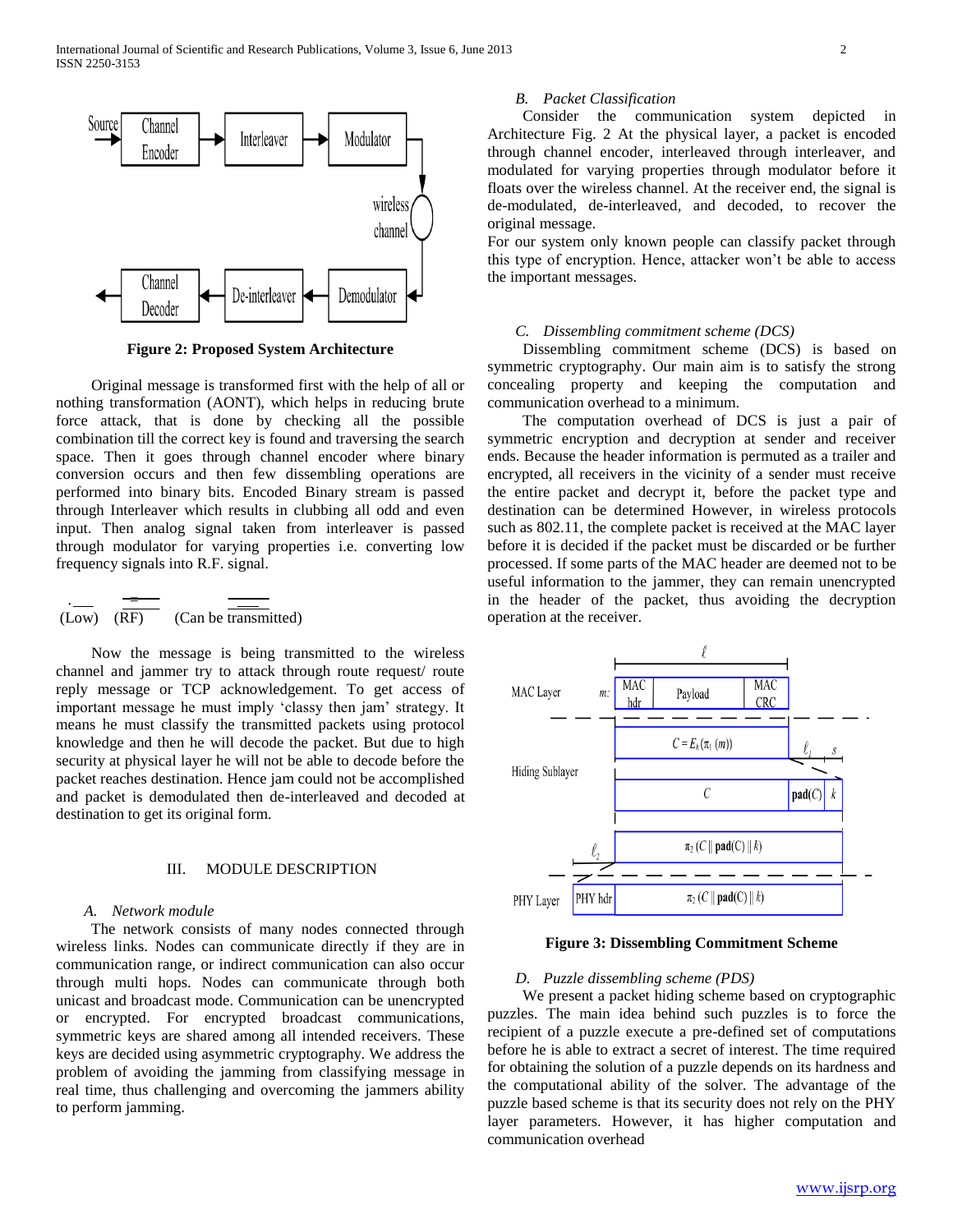International Journal of Scientific and Research Publications, Volume 3, Issue 6, June 2013 3 ISSN 2250-3153

 We consider several puzzle schemes as the basis for PDS. For each scheme, we analyze the implementation details which impact security and performance. Cryptographic puzzles are primitives originally suggested by Merkle as a method for establishing a secret over an insecure channel. They find a wide range of applications from preventing DoS attacks to providing broadcast authentication and key escrow schemes.



Application of permutation  $\pi_1$  on packet m.

#### **Figure 4: Puzzle Dissembling Scheme**

# E. AON TRANSFORMATION

 Here AON stands for AON it means All or nothing, it means the receiver have to decode whole packet for retrieving the original message because if it receives half packet and it try to receive half message then that will be impossible for Jammer and jamming operation is also failed due to this scheme because jammer can never classify the data packet, which is most important for implement jamming.

#### IV. WIRELESS NETWORK DISCRIPTION

#### *A. Sender node in wireless network*:

 Given Figure 5 shows the sender node which is blinking in green colour and all the other nodes are possible receivers.

 Also sender is the starting component of wireless network from where the transmission begins.



**Figure 5: Receiver in WN**

*B. Receiver node in wireless network:*



**Figure 6: Receiver in WN**

 Node blinking in blue colour is receiver node and yellow ones are other nodes waiting for messages.

#### *C. Jamming in wireless network:*

 This red symbol shows jamming in the sender nodes. As soon as this Red sign gets visible whole system interactions should stop and further processing occurs only when safe communication occurs.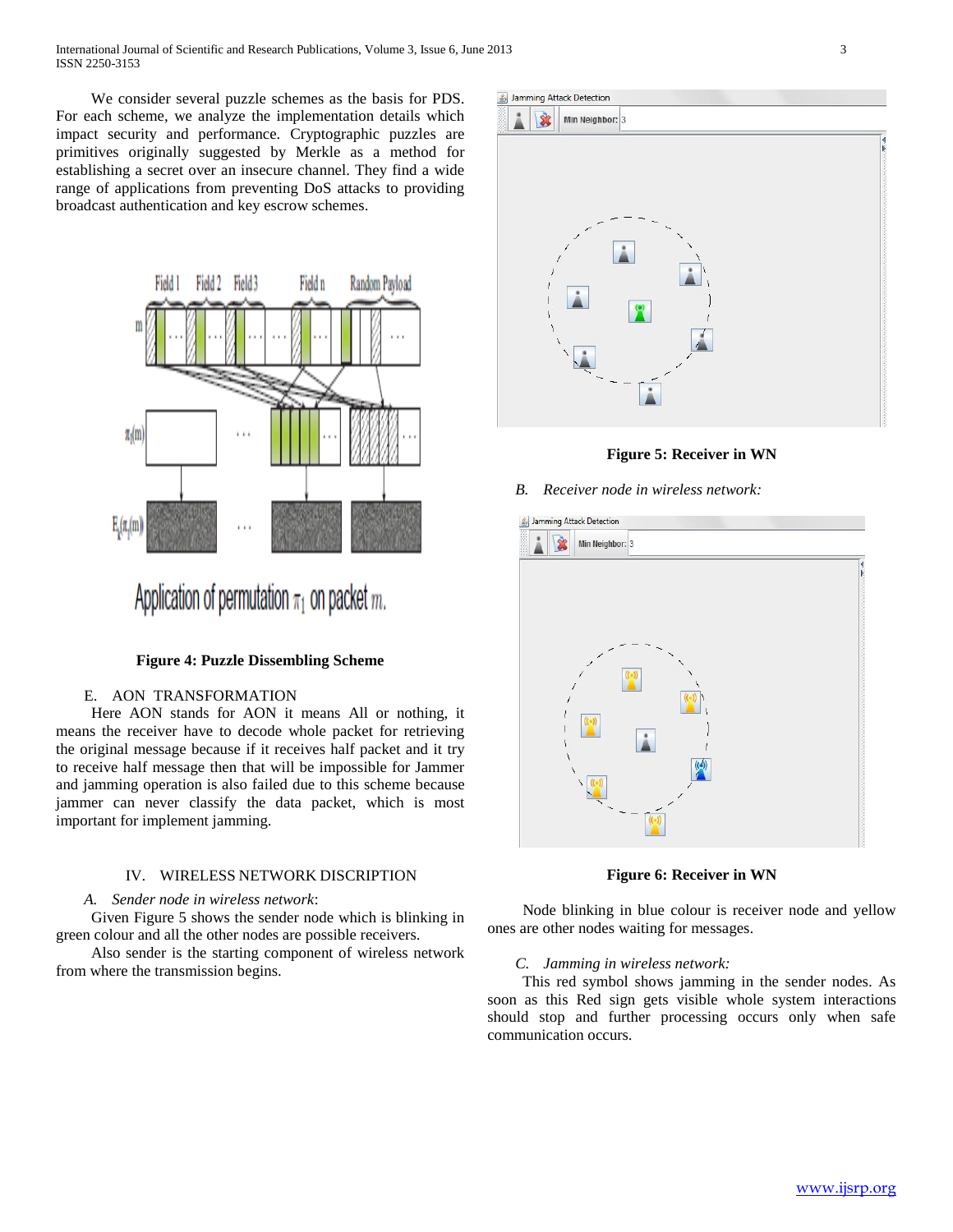

**Figure 7: Jamming in WN**



**Figure: 8: Channel Encoding**

 Figure 8 shows how original message is being loaded and channel encoding is performed.

## *B. Interleaving:*

 After completion of channel encoding, file is interleaved which means all the even and odd bits are clubbed. Vice-versa process is used on receiver side to retrieve original message, which assure the secure and uninterrupted communication.

| *****************Channel Encoding Completed*****************<br>*********Interleaving Started***********<br>Ø<br>Ø<br>Й<br>Ø<br>Й<br>Ø<br>И<br>И<br>И<br>1<br>1<br>Ø<br>Ø<br>Ø<br>Ø<br>Ø<br>Ø<br>1 | Ø |
|----------------------------------------------------------------------------------------------------------------------------------------------------------------------------------------------------|---|
|                                                                                                                                                                                                    | A |
|                                                                                                                                                                                                    |   |
|                                                                                                                                                                                                    |   |
|                                                                                                                                                                                                    |   |
| И<br>И<br>И<br>И<br>Ø<br>И                                                                                                                                                                         |   |
| Ø<br>Й<br>И<br>И                                                                                                                                                                                   |   |
| Ø<br>Ø<br>И                                                                                                                                                                                        |   |
|                                                                                                                                                                                                    |   |
|                                                                                                                                                                                                    |   |
|                                                                                                                                                                                                    |   |
| Ø<br>И<br>Ø<br>1                                                                                                                                                                                   |   |
| g                                                                                                                                                                                                  |   |
| Ø<br>И                                                                                                                                                                                             |   |
|                                                                                                                                                                                                    | E |
| Ø<br>Ø<br>И<br>И<br>1<br>И<br>И                                                                                                                                                                    |   |
| Й<br>Й<br>Й<br>1<br>Й                                                                                                                                                                              |   |
| 0000100100<br>$= 10110$<br>Packet<br>ии<br>IM I<br>1                                                                                                                                               |   |
| 1111000100110<br>Packet<br>01101<br>01<br>Π<br>н<br>010100000010<br>[2]<br>= ААААА<br>Packet                                                                                                       |   |
| Packet<br>11AAAAA<br>1110100100101<br>[3]<br>н                                                                                                                                                     |   |
| = 110000111111001001<br>Packet<br>[4]                                                                                                                                                              |   |
| $[5] = 100000011111000100110$<br>Packet                                                                                                                                                            |   |
| $[6] = 100010101110011111100$<br>Packet                                                                                                                                                            |   |
|                                                                                                                                                                                                    |   |
| *********Interleaving Completed**************                                                                                                                                                      |   |
|                                                                                                                                                                                                    |   |

# **Figure 9: Interleaving**

*C. Final Result*

 Efficiency is given by efficiency of AONT because it is applied at the last layer of dissembling.

Efficiency: 99.59596 JBL: 21.0 Coding Rate: 0.666667 Interleaving Depth: 14.0 Formulations & calculations: Since, File length: 7 Therefore, Jamming block length: 7\*3 =21 (because each block is divided into 3 bits) Also, Coding rate: Interleaving Depth / JBL  $14/21= 0.666667$ 

 These all modules describe the wireless system and its components and uninterrupted communication with the selected important message security by dissembling through encoding and interleaving.